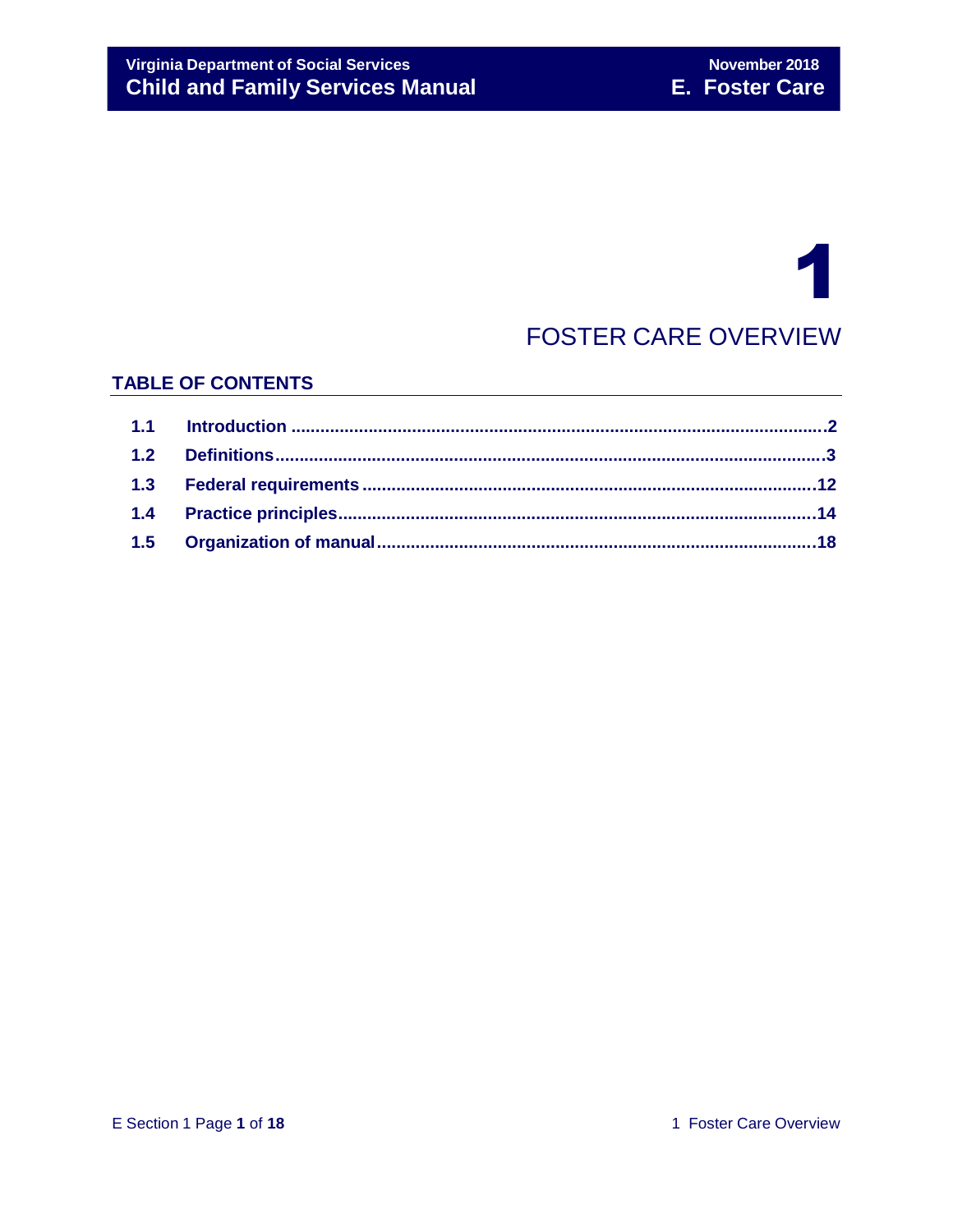## 1 FOSTER CARE OVERVIEW

## **1.1 Introduction**

Federal law mandates and appropriates funding for the provision of services to enhance the safety, permanency and well-being of children in foster care (Social [Security](http://www.ssa.gov/OP_Home/ssact/title04/0400.htm) Act, Title [IV-E](http://www.ssa.gov/OP_Home/ssact/title04/0400.htm)). Federal regulation defines foster care as twenty-four hour substitute care for all children placed away from their parents or guardians and for whom the State agency has placement and care responsibility (45 [CFR 1355.20\)](http://edocket.access.gpo.gov/cfr_2002/octqtr/45cfr1355.20.htm).

State law defines foster care services as the provision of a full range of casework, treatment, and community services, including but not limited to independent living services, for a planned period of time to children, and their families, who are abused or neglected as defined in § [63.2-100](http://law.lis.virginia.gov/vacode/63.2-100/) or in need of services as defined in § [16.1-228](http://law.lis.virginia.gov/vacode/16.1-228/) (§ [63.2-](http://law.lis.virginia.gov/vacode/63.2-905/) [905\)](http://leg1.state.va.us/cgi-bin/legp504.exe?000%2Bcod%2B63.2-905).

Children and their families receive foster care services in three separate and distinct situations. The children:

Have been identified as needing services to prevent or eliminate the need for foster care placements; or

- Have been placed through an agreement between the LDSS or the public agency designated by the Community Policy and Management Team (CPMT) and the parents or legal guardians who retain custody; or
- Have been committed or entrusted to a LDSS or licensed child placing agency by the court (§ [63.2-905\)](http://law.lis.virginia.gov/vacode/63.2-905/).

E Section 1 Page 2 of 18 1 and 1 Foster Care Overview State law specifically mandates the provision of foster care services through the Children's Services Act (CSA) (§ [2.2-5211](https://vacode.org/2.2-5211/) C and [B3](https://vacode.org/2.2-5211/)). CSA provides services that are child centered, family focused and community based and that address the unique and diverse strengths and needs of children and their families. CSA strives to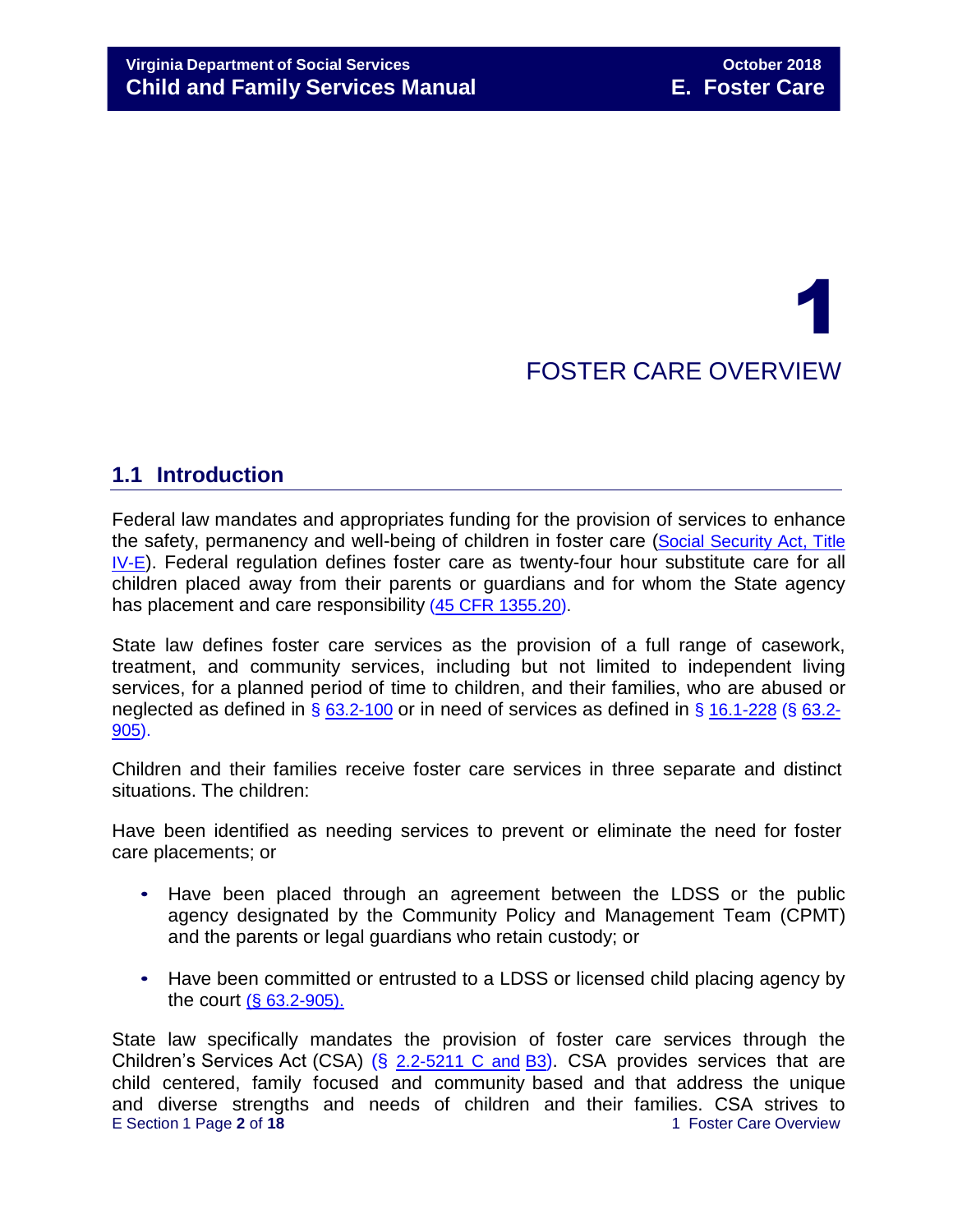preserve families and provide appropriate services in the least restrictive environment, while protecting the welfare of children and maintaining the safety of the public  $(§ 2.2 (§ 2.2-$ [5200\).](http://law.lis.virginia.gov/vacode/2.2-5200/)

Foster care prevention services are meant to preserve and strengthen families and keep children in their own homes. The local department shall first make reasonable efforts to keep the child in his home. The local department shall make diligent efforts to locate and assess relatives or other alternative caregivers to support the child remaining in his home or as a placement option if the child cannot safely remain in his home. Any services available to a child in foster care shall also be available to a child and his parents or custodians to prevent foster care placement and shall be based on an assessment of the child's and birth parents' or custodians' needs. When a child must be removed from home, the initial goal focuses on the provision of services to return the child home. If reunification is not possible, the goal becomes achieving permanency for the child through adoption with another family or a relative, or custody transfer to relatives based on the best interests of the child. Permanency also involves facilitating lifelong connections for the child with siblings, extended family, and other significant adults.

Foster care placement is intended to be a temporary rather than a long-term solution to family problems. It is developed in collaboration with the family and based on the needs and best interest of the child. Placement with a relative who expresses a willingness to provide a long-term commitment to the child and to become an approved foster and adoptive parent is the preferred placement for most children. If placement with a relative is not possible or appropriate, the first alternative to consider should be a non-relative foster family home. Group living arrangements, a residential treatment facility, or an independent living arrangement are other possible placements.

Services shall be provided to the child and his or her family and should include services to the relative or other caregivers as necessary  $(\S\S 63.2-905, 2.2-5200,$  $(\S\S 63.2-905, 2.2-5200,$  $(\S\S 63.2-905, 2.2-5200,$  $(\S\S 63.2-905, 2.2-5200,$  $(\S\S 63.2-905, 2.2-5200,$  and  $2.2-5208)$  $2.2-5208)$ .

## **1.2 Definitions**

The following words and terms, when used in this policy, shall have the following meaning, unless the context clearly indicates otherwise:

#### **Term Definition**

**Adoption Assistance** A money payment and/or payments for services provided to adoptive parents on behalf of a child with special needs.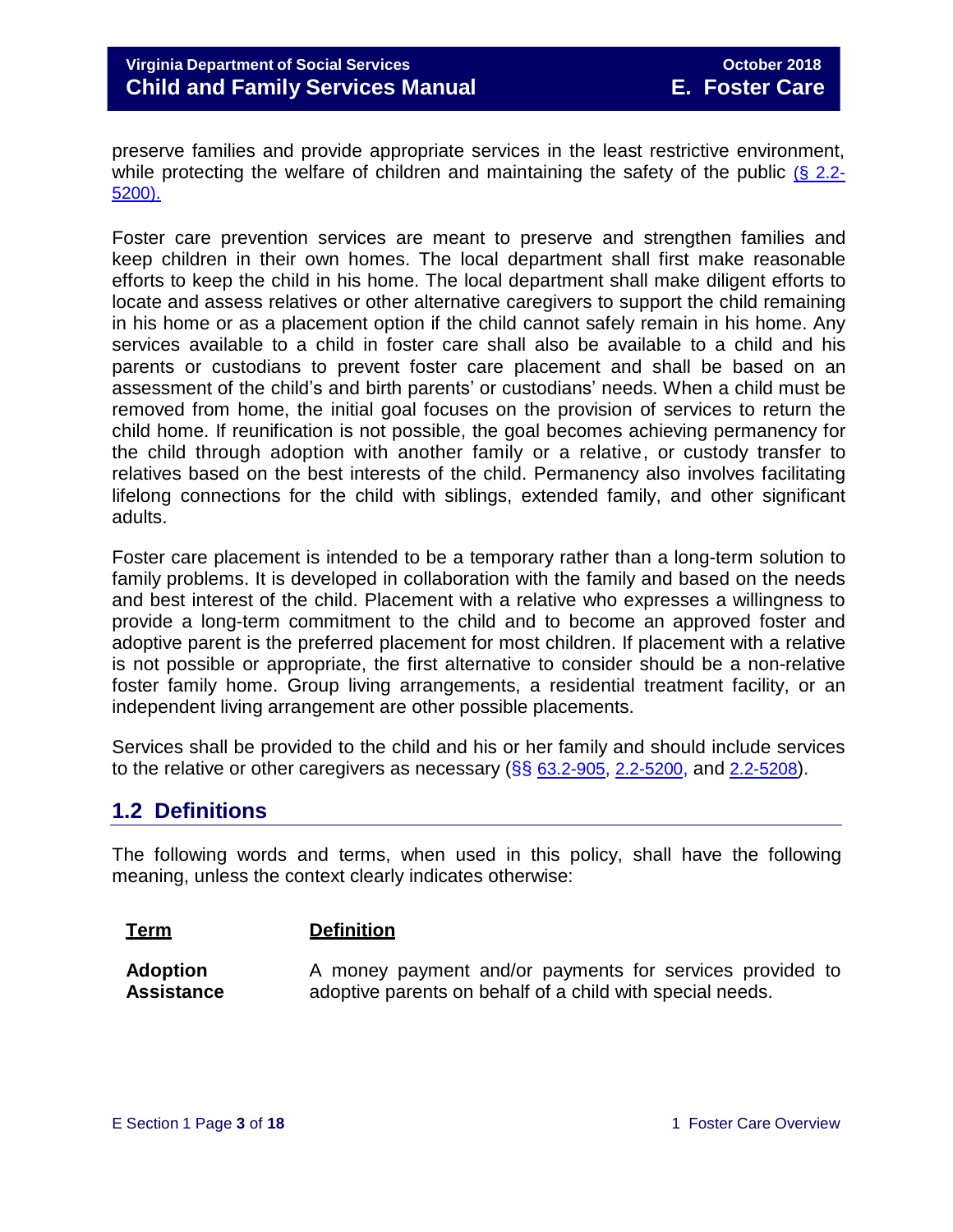| <b>Adoption</b>   | A written agreement and any addenda that are entered into and                                                                                                                                                                                                                                                                                                                                                                                                                                                                                                |
|-------------------|--------------------------------------------------------------------------------------------------------------------------------------------------------------------------------------------------------------------------------------------------------------------------------------------------------------------------------------------------------------------------------------------------------------------------------------------------------------------------------------------------------------------------------------------------------------|
| <b>Assistance</b> | binding on all relevant parties, including the local department of                                                                                                                                                                                                                                                                                                                                                                                                                                                                                           |
| <b>Agreement</b>  | social services, the prospective adoptive parent(s) of a child<br>with special needs, and the licensed child-placing agency when<br>the child is in its custody. At a minimum, the agreement and any<br>addenda specify the payments, services and assistance to be<br>provided on behalf of the child and stipulate that the agreement<br>and any addenda shall remain in effect regardless of the State<br>of residence of the adoptive parent(s) at any given time (Social<br>Security Act, Title IV, § 475 (c) (2) [42 USC 675] and § 63.2-<br>$1302$ ). |
|                   |                                                                                                                                                                                                                                                                                                                                                                                                                                                                                                                                                              |

- **Adoption Assistance – Maintenance** That component of the adoption assistance payment made to an adoptive parent that may be consistent with the basic foster care maintenance rate.
- **Adoptive Placement** Is the arranging for the care of a child who is in the custody of a child placing agency in an approved home for the purpose of adoption.
- **Adoption Assistance – Service** That component of the adoption assistance payment pursuant to § [63.2-1302](http://law.lis.virginia.gov/vacode/63.2-1302/) that is made for special services provided to the child that the adoptive parents cannot afford and that are not covered by insurance or otherwise.
- **Agency** A public agency or licensed child-placing agency.

**Adoption Resource Exchange of Virginia**  A registry and photo listing of children and families waiting for adoption within the Commonwealth of Virginia. It is a tool provided by VDSS to connect families with children available for adoption.

- **Child and Family Team Meeting** A meeting of the youth, family, extended family and all service providers that is a mechanism by which regular reviews of services and progress is shared among all the individuals involved in the case and where the family's needs and preferences routinely inform decision making.
- **Child-Placing Agency** Any person who places children in foster homes, adoptive homes or independent living arrangements pursuant to § [63.2-](http://law.lis.virginia.gov/vacode/63.2-1819/) [1819](http://law.lis.virginia.gov/vacode/63.2-1819/) of the Code of Virginia or a local board that places children in foster homes or adoptive homes pursuant to  $\frac{6}{9}$  [63.2-](http://law.lis.virginia.gov/vacode/63.2-900/) [900,](http://leg1.state.va.us/cgi-bin/legp504.exe?000%2Bcod%2B63.2-900) [63.2-903,](http://law.lis.virginia.gov/vacode/63.2-903/) or [63.2-1221](http://law.lis.virginia.gov/vacode/63.2-1221/) of the Code of Virginia. Officers, employees, or agents of the Commonwealth, or any locality

**(AREVA)**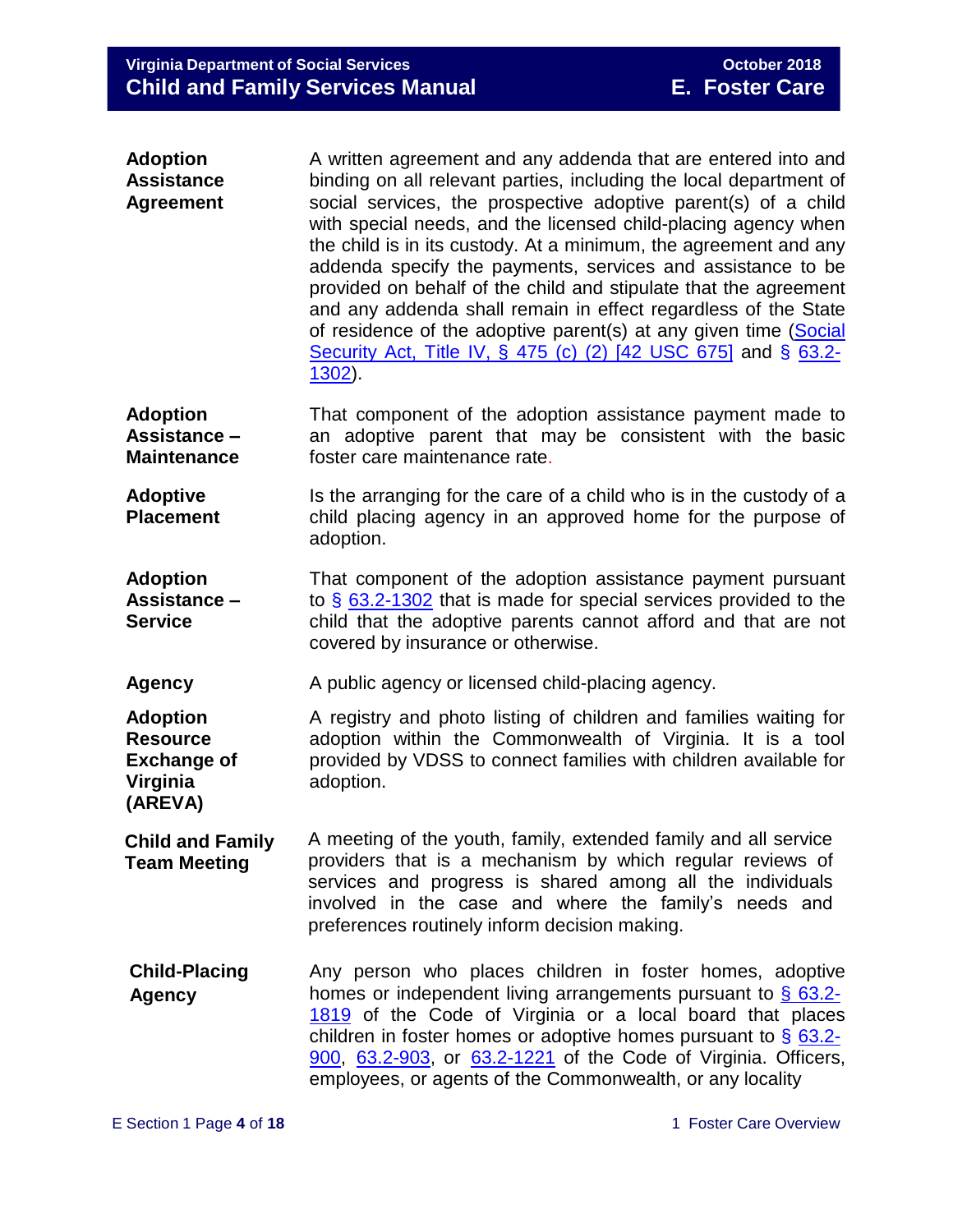acting within the score of their authority as such, who serve as or maintain a child-placing agency, shall not be required to be licensed.

- **Children's Residential Facility** Means any facility, child-caring institution, or group home that is maintained for the purpose of receiving children separated from their parents or guardians for full time care, maintenance, protection and guidance. Children's residential facilities shall not include: 1. A licensed or accredited educational institution whose pupils, in the ordinary course of events, return annually to the home of their parents or guardians for not less than two months of summer vacation; 2. An establishment required to be licensed as a summer day camp by  $\S$  [35.1-18;](http://law.lis.virginia.gov/vacode/35.1-18/) or 3. A licensed or accredited hospital legally maintained as such [\(§](http://law.lis.virginia.gov/vacode/63.2-100/) [63.2-100\)](http://law.lis.virginia.gov/vacode/63.2-100/).
- **Children's Services Act CSA** The legislation that created a collaborative system of services and funding that is child-centered, family-focused, and community-based to address the strengths and needs of troubled and at-risk youth and their families in the Commonwealth. (§ [2.2-5200](http://law.lis.virginia.gov/vacode/2.2-5200/) et. seq.).
- **Community Policy and Management Team (CPMT)** A team that is appointed by the participating local political subdivision establishing the team to implement the CSA as specified in Sections  $\S$  2.2-5200 – [2.2-5207](http://law.lis.virginia.gov/vacode/2.2-5207/) of the Code of Virginia. The purpose of the CPMT is to manage the cooperative effort in each community to better serve the needs of troubled and at-risk youths and their families, and to maximize the use of state and community resources.
- **Concurrent Permanency Planning** A structured approach to case management which requires working towards family reunification while, at the same time, establishing and working towards an alternative permanency plan.
- **CRAFFT** Consortium for Resource, Adoptive, and Foster Family Training. CRAFFT Consultants are available to local departments of social services (LDSS) to provide assistance regarding training for foster families.
- **Department** The State Department of Social Services.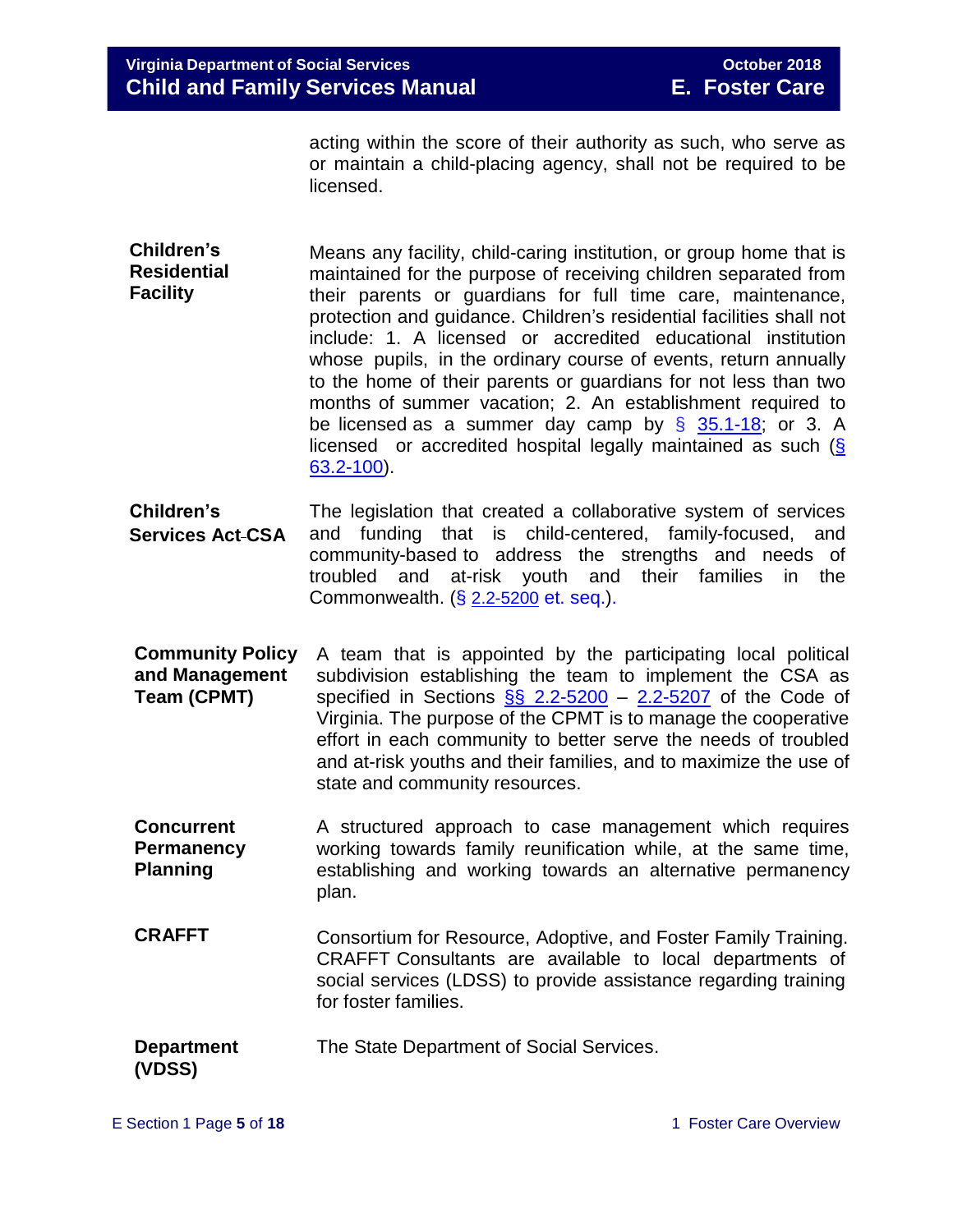- **Diligent Search** The ongoing process of examining the extended networks of the people who have been involved with the child over the course of the child's life. It involves reconstructing the child's relationships historically over time and currently to identify family members and other individuals who have been significant and positive for the child for the purposes of finding family and lifelong connections for the child.
- **Dual Approval** The approval of a home concurrently as both a foster and adoptive home for children.
- **Emergency Placement** The sudden, unplanned, unexpected placement of a child who needs immediate care in a foster home and the placement occurs prior to the agency obtaining adequate information regarding the child's needs. Emergency placements require the foster parent to provide increased supervision and support to ensure the child's safety.
- **Enhanced Maintenance Payment** The amount paid to a foster or adoptive parent over and above the basic foster care maintenance payment. It is based on the needs of the child for additional daily supervision and support by the foster or adoptive parent as identified by the VEMAT.
- **Family Assessment and Planning Team (FAPT)** The local team created through the Children's Services Act to assess the strengths and needs of troubled youth and families who are referred to the team. The team identifies and determines the complement of services required to meet these unique needs (§ [2.2-5208](http://law.lis.virginia.gov/vacode/2.2-5208/)).
- **Family Partnership Meeting (FPM)** A team approach for partnering with family members and other partners in decision making throughout the family's involvement with the child welfare system. The meeting is facilitated by a trained individual who is not the service worker for the child or family. The team builds upon the strengths of the child, family, and community to ensure safety, a permanent family, and lifelong connections for the child.
- **Foster and Adoptive Parent** A provider who has completed the dual approval process and has been approved as both a foster and adoptive family home provider. The provider is committed to support reunification and to be prepared to adopt the child if the child and family do not reunify.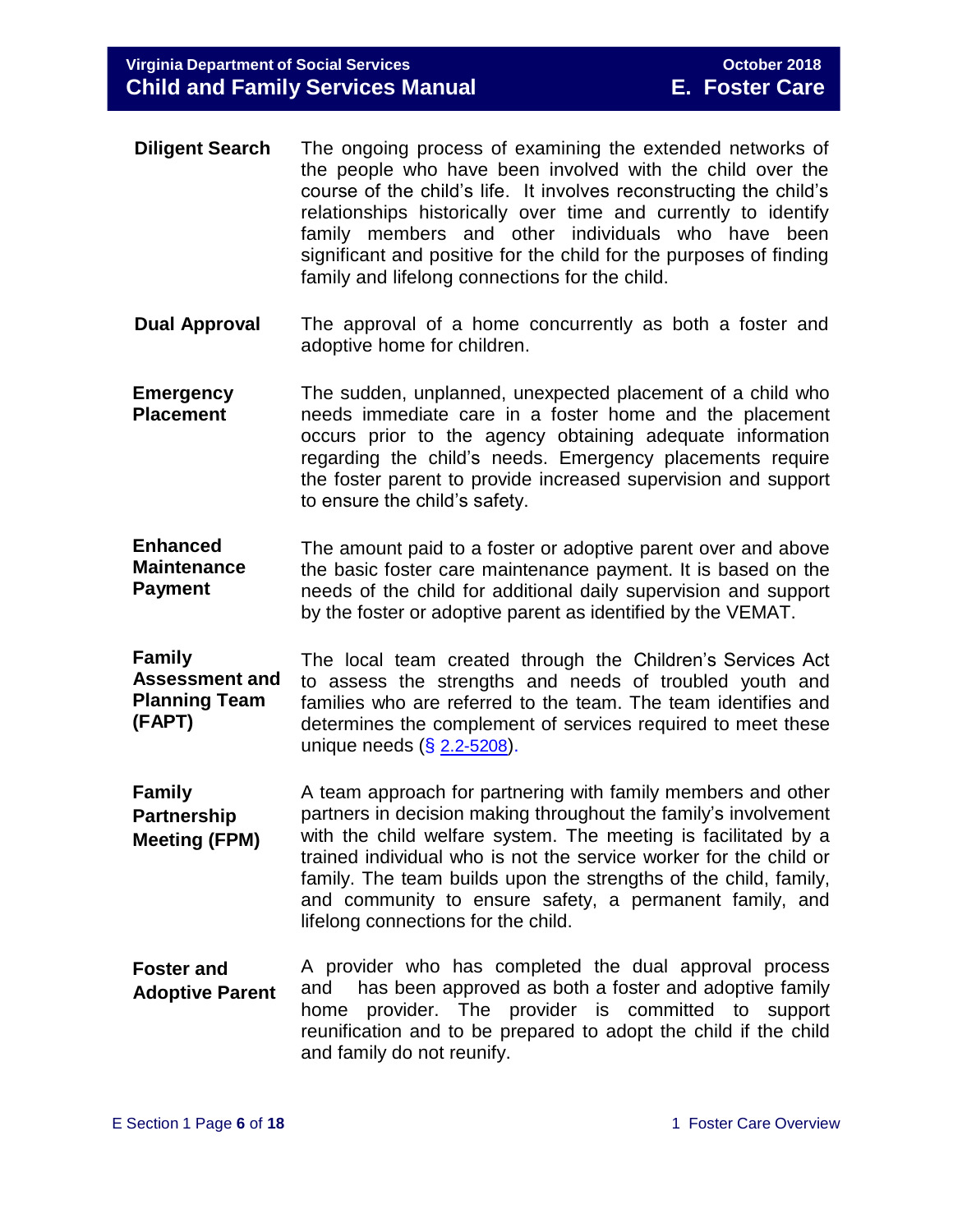- **Foster Care** Twenty-four-hour substitute care for children placed away from their parents or guardians and for whom the local board has placement and care responsibility. Placements may be made in foster family homes, foster homes of relatives, preadoptive homes, group homes, emergency shelters, residential facilities, and child care institutions. Foster care also includes children under the placement and care of the local board who have not been removed from their home.
- **Foster Child** A person who has been placed into foster care through a non- custodial foster care agreement, entrustment, or commitment before 18 years of age.
- **Foster Care Episode** A foster care episode is a removal with one or more placement settings. A previous episode is one that has been completed by a discharge or entry into the Fostering Futures Program. A current episode is a removal and one or more placement settings without a discharge.
- **Foster Care Placement** Placement of a child through (i) an agreement between the parents or guardians and the local board or public agency designated by the community policy and management team where legal custody remains with the parents or guardians, or (ii) an entrustment or commitment of the child to the local board or licensed child-placing agency (§ [63.2-100\)](http://law.lis.virginia.gov/vacode/63.2-100/).
- **Foster Care Services** The provision of a full range of casework services including prevention, placement, treatment, and community services including but not limited to independent living services, for a planned period of time to a child who is abused or neglected as defined in  $\S$  [63.2-100](http://law.lis.virginia.gov/vacode/63.2-100/), or in need of services as defined in § [16.1-228](http://law.lis.virginia.gov/vacode/16.1-228/), and his family, when a child (i) has been identified as needing services to prevent or eliminate the need for foster care placement, (ii) has been placed through an agreement between the local board or the public agency designated by the community policy and management team and the parents or guardians where legal custody remains with the parents or guardians, (iii) has been committed or entrusted to a local board or licensed child placing agency (§ [63.2-905](http://law.lis.virginia.gov/vacode/63.2-905/)).
- **Foster Family Placement** Placement of a child with a family that has been approved by the LDSS to provide substitute care for children until a permanent placement can be achieved.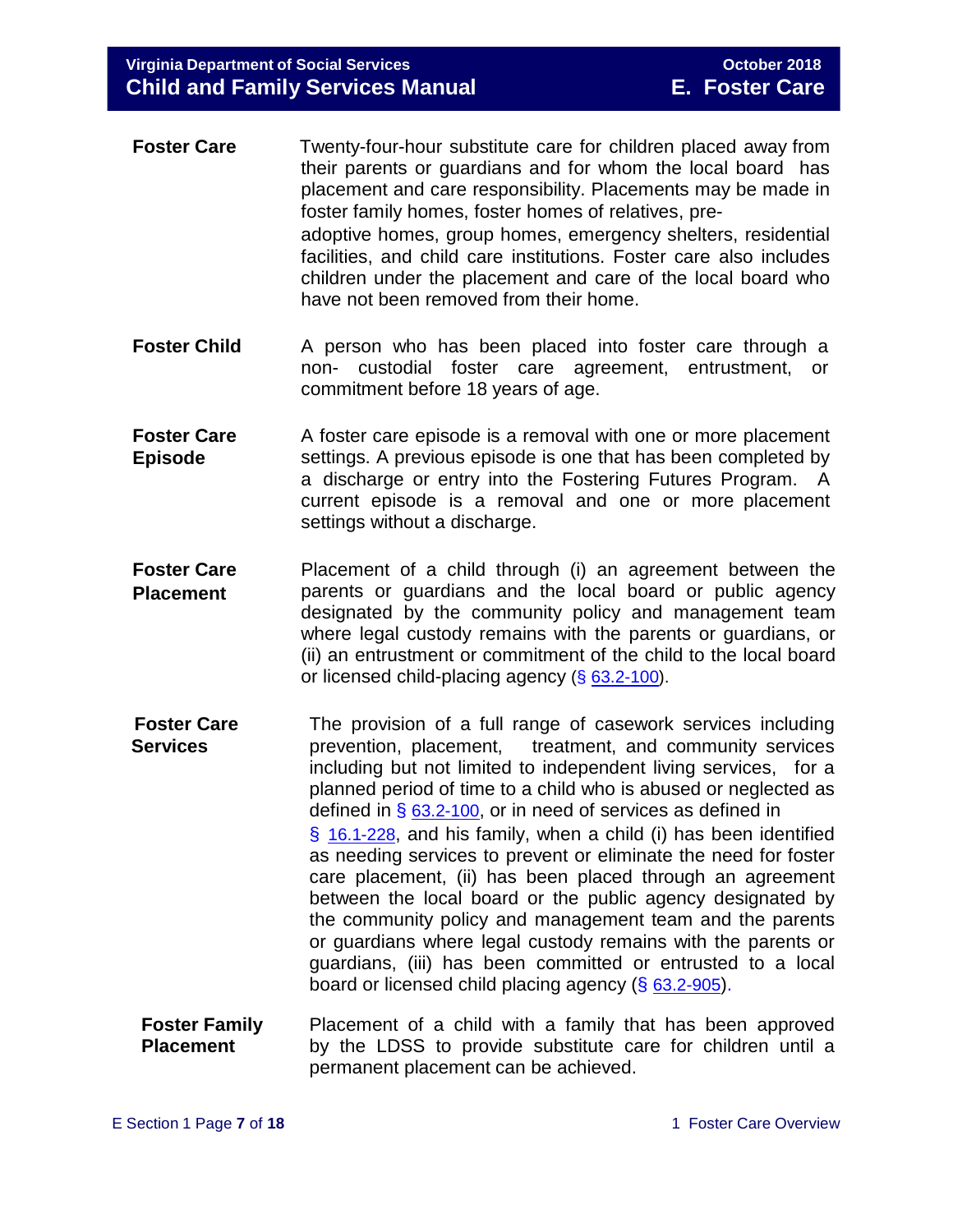- **Full Disclosure** Respecting parents by providing them with complete information about their rights, responsibilities, expectations, the importance of staying connected to their children, and the consequences of not following through on the service plan. It is a process that facilitates open and honest communication among the service worker, the biological parents, and extended family members, caregivers, and the court.
- **Independent Living Arrangement** A placement of a child at least 16 years of age who is in the custody of a local board or licensed child-placing agency and has been placed by the local board or licensed child-placing agency in a living arrangement in which he does not have daily substitute parental supervision.
- **Independent Living Services** Are the services and activities provided to a child in foster care 14 years of age or older who was committed or entrusted to a local board of social services, child welfare agency, or private child-placing agency. "Independent living services" may also mean services and activities provided to a person who (i) was in foster care on his 18<sup>th</sup> birthday and has not yet reached the age of 21 years or (ii) is at least 18 years of age but has not yet reached 21 years of age and who, immediately prior to his commitment to the Department of Juvenile Justice, was in the custody of a local board of social services. Such services shall include counseling, education, housing, employment, and money management skills development, access to essential documents, and other appropriate services to help children or persons prepare for self-sufficiency [\(§ 63.2-100\)](http://law.lis.virginia.gov/vacode/63.2-100/). These services are not contingent on the youth having a permanency goal of independent living nor are they contingent upon the youth residing in an independent living arrangement.
- **Interstate Placement** Is the arrangement for the care of a child in an adoptive home, foster care placement, or in the home of the child's parent or with a relative or non-agency guardian, into or out of the Commonwealth, by a child placing agency or a court when the full legal right of the child's parent or non-agency guardian to plan for the child has been voluntarily terminated or limited or severed by the action of any court.

**Individual Family Service Plan (IFSP)** The plan for services developed by the family assessment and planning team under the Children's Services Act.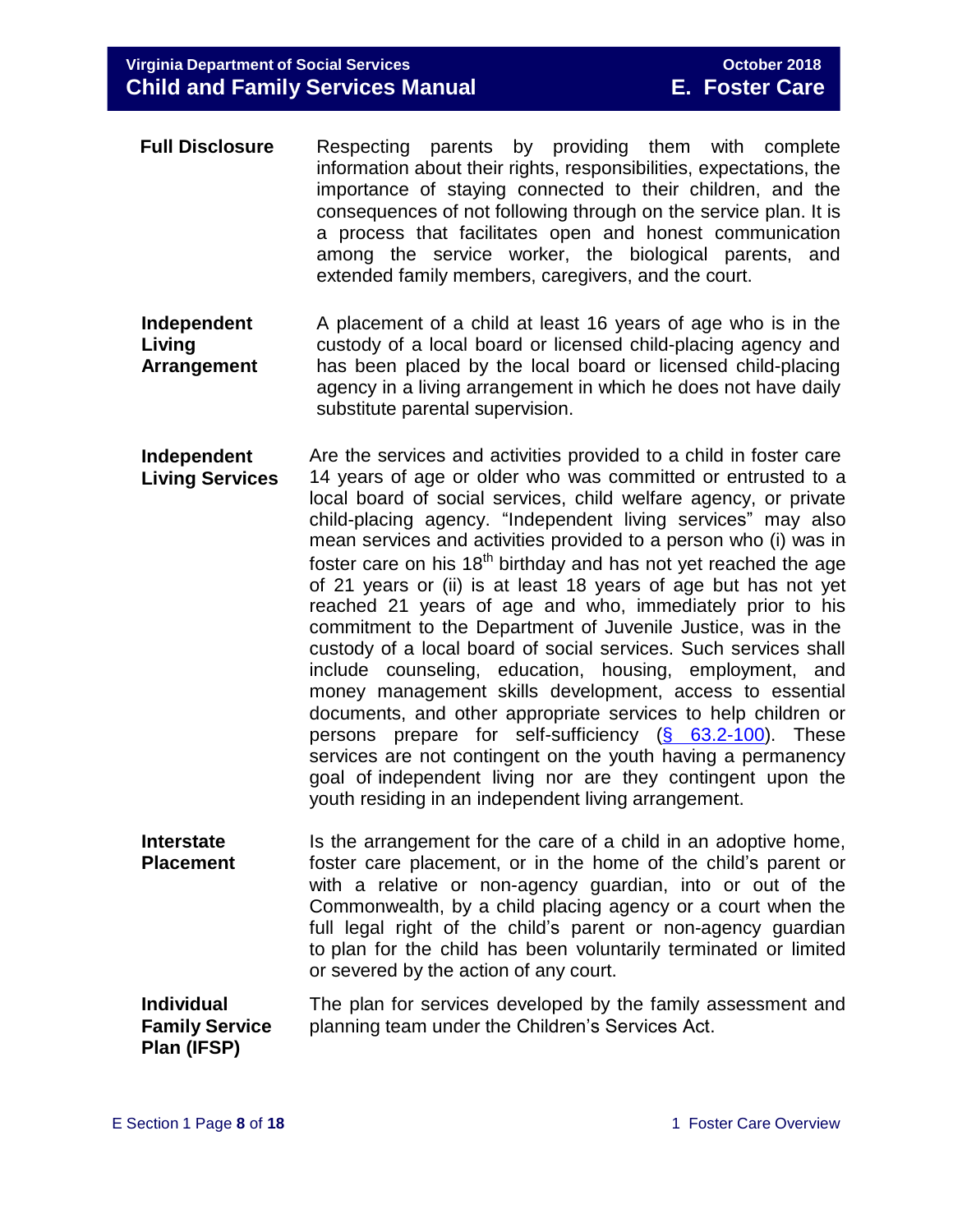## **Virginia Department of Social Services Child and Family Services Manual**

| <b>Kinship</b><br>Guardianship<br><b>Assistance</b>                     | A money payment provided to a relative custodian on behalf of a<br>child that was discharged from foster care to the relative's<br>custody in accordance with the requirements of Virginia Code<br>§ 63.2-1305.                                                                                                                                                                                                                                                                     |
|-------------------------------------------------------------------------|-------------------------------------------------------------------------------------------------------------------------------------------------------------------------------------------------------------------------------------------------------------------------------------------------------------------------------------------------------------------------------------------------------------------------------------------------------------------------------------|
| <b>Kinship</b><br>Guardianship<br><b>Assistance</b><br><b>Agreement</b> | A written agreement, binding on the parties to the agreement,<br>between the agency and the prospective relative custodian(s) of<br>the minor child that specifies the nature and the amount of any<br>payments and assistance to be provided under such agreement,<br>and stipulates that the agreement shall remain in effect<br>regardless of the State in which the relative custodian resides.                                                                                 |
| <b>Local Board</b>                                                      | The local board of social services representing one or more<br>counties or cities.                                                                                                                                                                                                                                                                                                                                                                                                  |
| Local<br><b>Department</b><br>(LDSS)                                    | The local department of social services of any county or city in<br>this Commonwealth.                                                                                                                                                                                                                                                                                                                                                                                              |
| <b>Maintenance</b>                                                      | Payments made on behalf of a child to cover the cost of (and<br>the cost of providing) food, clothing, shelter, daily supervision,<br>school supplies, a child's personal incidentals, liability insurance<br>with respect to a child, and reasonable travel for the child to visit<br>with family or other caretakers and to remain in the school in<br>which the child was enrolled at the time of placement and other<br>allowable expenses in accordance with guidance by VDSS. |
| <b>Non-Custodial</b><br><b>Foster Care</b><br><b>Agreement</b>          | The agreement that specifies the conditions for care and control<br>of the child that the LDSS enters into with the parent(s) or<br>guardians to place a child in foster care when the parent(s) or<br>guardians retain custody.                                                                                                                                                                                                                                                    |
| <b>Normalcy</b>                                                         | Allowing children and youth in foster care to experience<br>childhood and adolescence in ways similar to their peers who are<br>not in foster care by empowering foster parents and congregate<br>care staff to use the reasonable and prudent parent standard as<br>referenced in Public Law 113-183 when making decisions<br>regarding extracurricular, enrichment and social activities.                                                                                         |
| <b>OASIS</b>                                                            | The Online Automated Services Information System, used to<br>record all child welfare services data for children in foster care.                                                                                                                                                                                                                                                                                                                                                    |
| <b>Parental</b><br><b>Agreement</b>                                     | The agreement that the local public agency designated by the<br>Community Policy and Management Team enters into with the                                                                                                                                                                                                                                                                                                                                                           |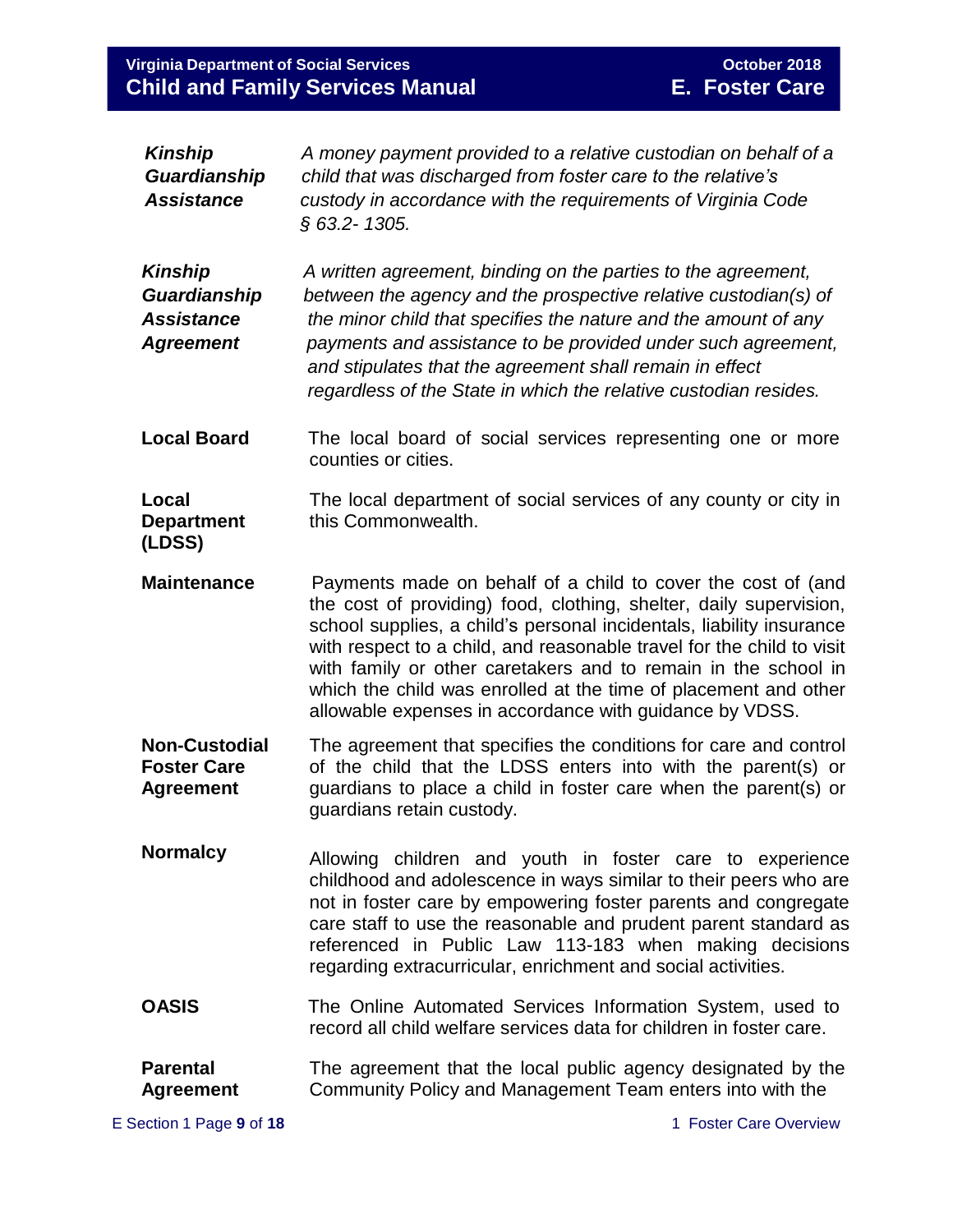parent(s) or guardians who retain legal custody of the child that specifies the conditions for placing the child in a placement outside of the child's home. The agency shall not be the LDSS.

- **Permanency** Permanency for children means establishing family connections and placement options for children in order to provide a lifetime of commitment, continuity of care, a sense of belonging, and a legal and social status that goes beyond the child's temporary foster care placement.
- **Permanency Planning** An array of social work and legal efforts that promotes establishing a permanent living situation for every child with an adult with whom the child has a continuous, reciprocal relationship within a minimum amount of time after the child enters the foster care system.
- **Permanency Planning Indicator** A tool used in concurrent planning to assess the likelihood of reunification.
- **Person Locator Tool** A web-based search program that allows people searches, address searches and phone number searches in real-time. Specifically it provides a comprehensive view of public records; an individual's associations and relatives; help for localities to connect children/youth with living relatives or other potential caregivers or mentors; and a means to meet the diligence requirements specified by the Fostering Connections Act of 2008.
- **Prior Custodian** Defined as the person who had custody of the child and with whom the child resided, other than the birth parent, before custody was transferred to or placement made with the childplacing agency when that person had custody of the child.
- **Putative Father** A man who is alleged to be the father of a child. A putative father is not married to the child's mother. The court has not established that he is the father of the child; he has not signed a written agreement acknowledging paternity; nor has he adopted the child.
- **Service Worker** The worker primarily responsible for case management or service coordination and meeting the foster care requirements for a foster care case.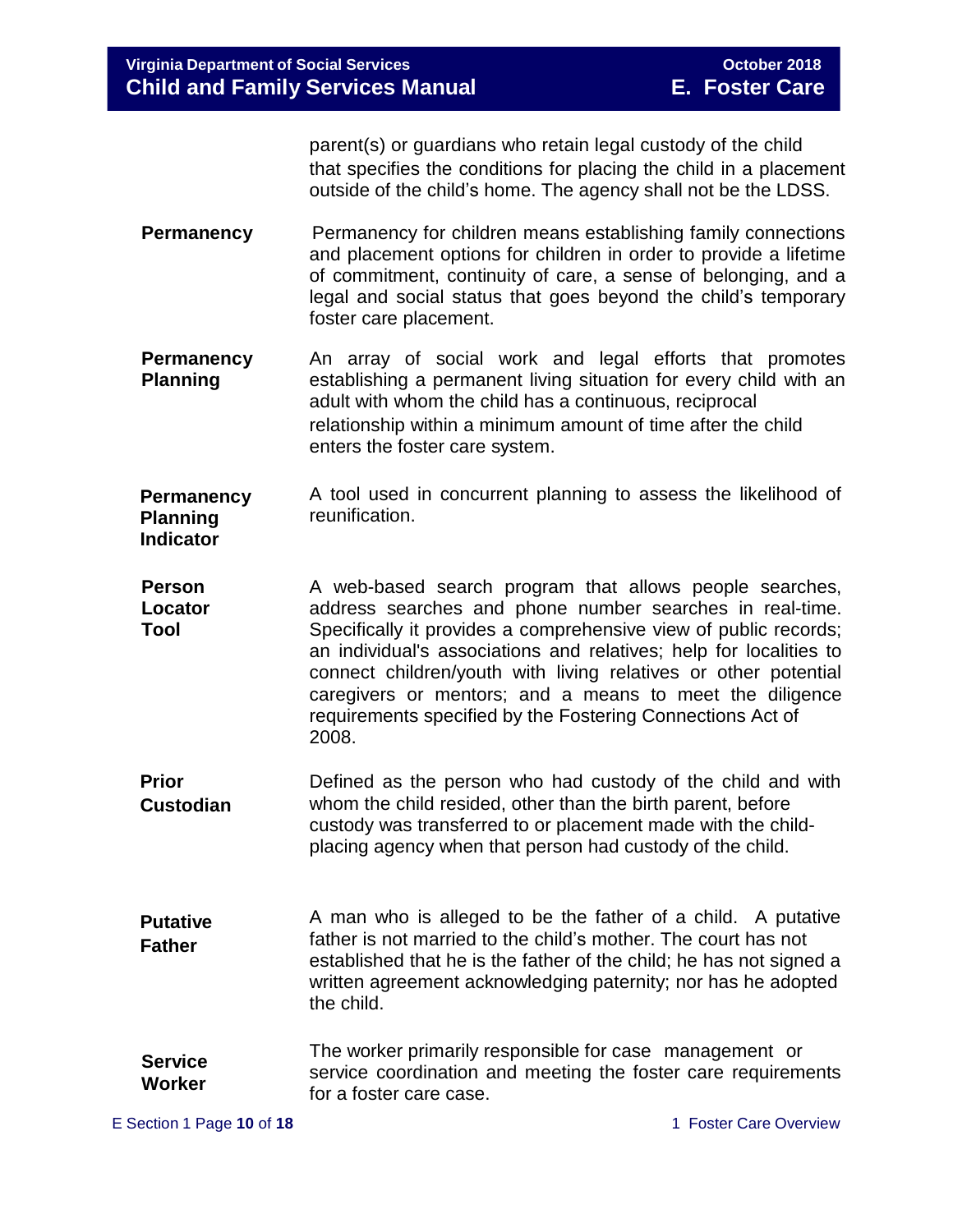- **Sex Trafficking** The recruitment, harboring, transportation, provision, obtaining, patronizing, or soliciting of a person for the purpose of a commercial sex act [\(Trafficking Victims Protection Act of 2000\)](https://www.state.gov/j/tip/laws/61124.htm). Severe forms of trafficking include: (A) sex trafficking in which a commercial sex act is induced by force, fraud, or coercion, or in which the person induced to perform such act has not attained 18 years of age; or (B) the recruitment, harboring, transportation, provision, or obtaining of a person for labor or services, through the use of force, fraud, or coercion for the purpose of subjection to involuntary servitude, peonage, debt bondage, or slavery.
- **Sibling** Each of two or more children having one or more parents in common.
- **State Pool Funds** The pooled federal, state and local funds established by the Children's Services Act and used to pay for services authorized by the Community Policy and Management Team, including foster care services.
- **Title IV-E** The title of the section of the Social Security Act that authorizes federal funds for foster care and adoption assistance.
- **Treatment Foster Care (TFC)** A community-based program where services are designed to address the special needs of children. Services to children and youth are delivered primarily by treatment foster parents who are trained, supervised and supported by agency staff. Treatment is primarily foster family based and is planned and delivered by a treatment team.

**Virginia Enhanced Maintenance Assessment Tool (VEMAT)** The Virginia Enhanced Maintenance Assessment Tool is Virginia's standardized tool for assessing a child's need for enhanced maintenance payments when placed in a foster home. It determines the standard rate to be paid for additional support and attention when needed.

**Wraparound Services** An individually designed set of services and supports provided to a child and his family that includes treatment services, personal support services, or any other supports necessary to achieve the desired outcomes. Wraparound services are developed through a team approach.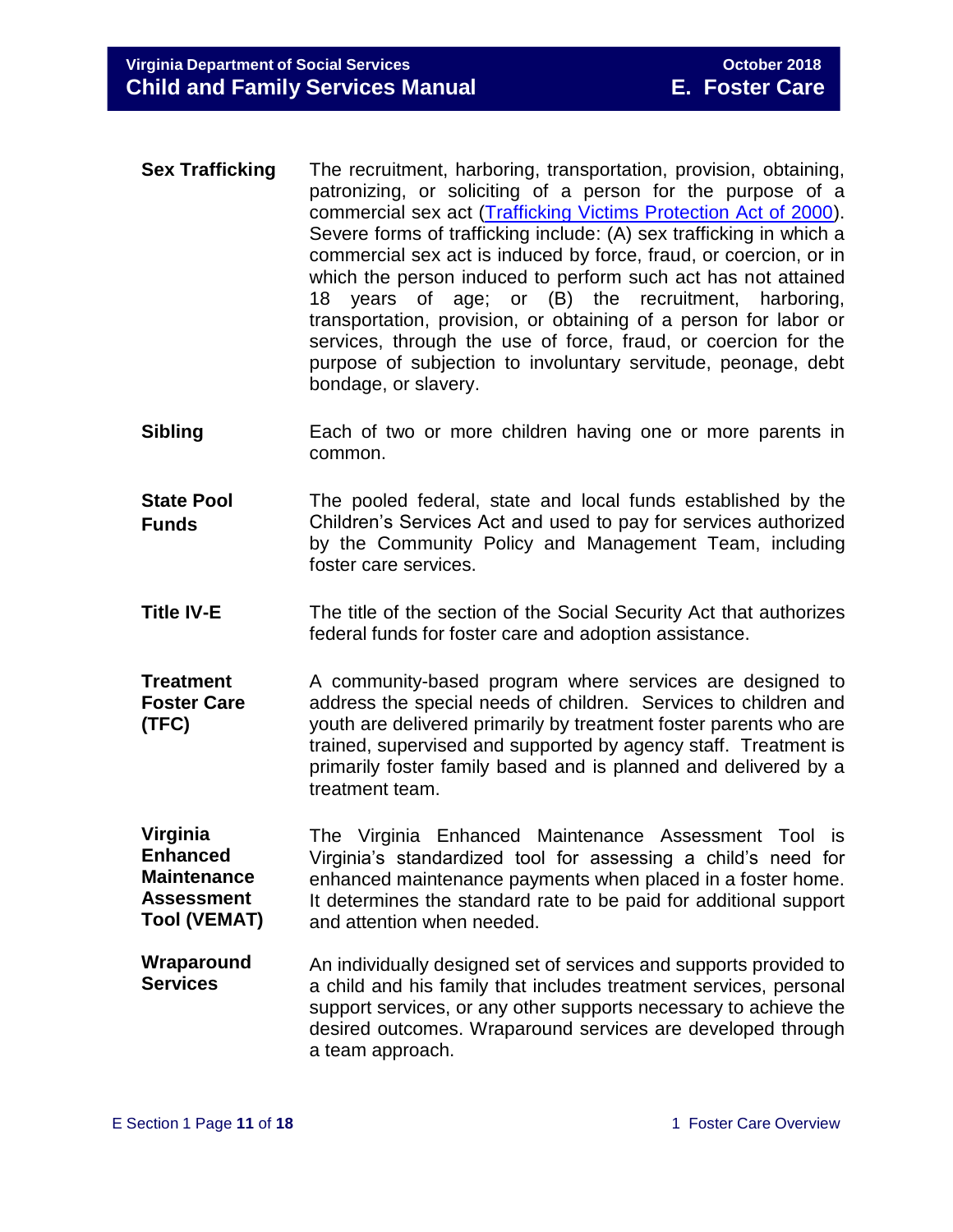## **1.3 Federal requirements**

Specific foster care requirements are set forth in the following federal laws:

- The [Indian Child Welfare Act](http://www.nicwa.org/Indian_Child_Welfare_Act/) of 1978 (ICWA). Congress passed ICWA in response to the high number of Indian children being removed from their homes by both public and private agencies. The intent was to "protect the best interests of Indian children and to promote the stability and security of Indian tribes and families." Federal regulations which further clarify ICWA went into effect December 2016 and can be found in the [Federal Register.](https://www.gpo.gov/fdsys/pkg/FR-2016-06-14/pdf/2016-13686.pdf)
- The Adoption [Assistance](https://www.ssa.gov/OP_Home/comp2/F096-272.html) and Child Welfare Act of 1980 (Public Law 96-272). This federal program authorized appropriations for adoption and foster care assistance to states and required states to provide adoption assistance to parents who adopt a child who is AFDC-eligible and is a child with special needs. For foster care assistance, states are required to make reasonable efforts to prevent placement or to reunify children with their families.
- The [Multiethnic](http://laws.adoption.com/statutes/multiethnic-placement-act-mepa-of-1994.html) Placement Act of 1994 as amended by the Interethnic Adoption Provisions of 1996. These laws were enacted in an effort to promote the best interests of children by ensuring that they have permanent, safe, stable, and loving homes that will meet their individual needs, without regard to the child's or the prospective parent's race, color, or national origin.
- The [Adoption](http://laws.adoption.com/statutes/adoption-and-safe-families-act-asfa-of-1997.html) and Safe Families Act of 1997. This law was passed to improve the safety of children, to promote adoption and other permanent homes for children who need them, and to support families. This law made changes and clarifications in a wide range of policies established under the Adoption Assistance and Child Welfare Act (P.L. 96-272).
- The Foster Care [Independence](https://www.ssa.gov/legislation/legis_bulletin_112499.html) Act of 1999. This law was enacted to amend part E of title IV of the Social Security Act to provide States with more funding and greater flexibility in carrying out programs designed to help children make the transition from foster care to self-sufficiency.
- The Child and Family Services [Improvement](http://www.gpo.gov/fdsys/pkg/PLAW-109publ288/pdf/PLAW-109publ288.pdf) Act of 2006. This law amended parts B and E of title IV of the Social Security Act. It reauthorized the Promoting Safe and Stable Families (PSSF) program; authorized funds to states to meet requirements for case workers to visit children in foster care monthly; and reauthorized the Court Improvement Program.
- The Safe and Timely Interstate [Placement](https://www.gpo.gov/fdsys/pkg/PLAW-109publ239/content-detail.html) of Foster Children Act of 2006. This bill was enacted to improve protections for children and to hold states accountable for the safe and timely placement of children across state lines.

E Section 1 Page **12** of **18** 1 Foster Care Overview • The Adam Walsh Child [Protection](http://www.gpo.gov/fdsys/pkg/PLAW-109publ248/pdf/PLAW-109publ248.pdf) and Safety Act of 2006. This law was enacted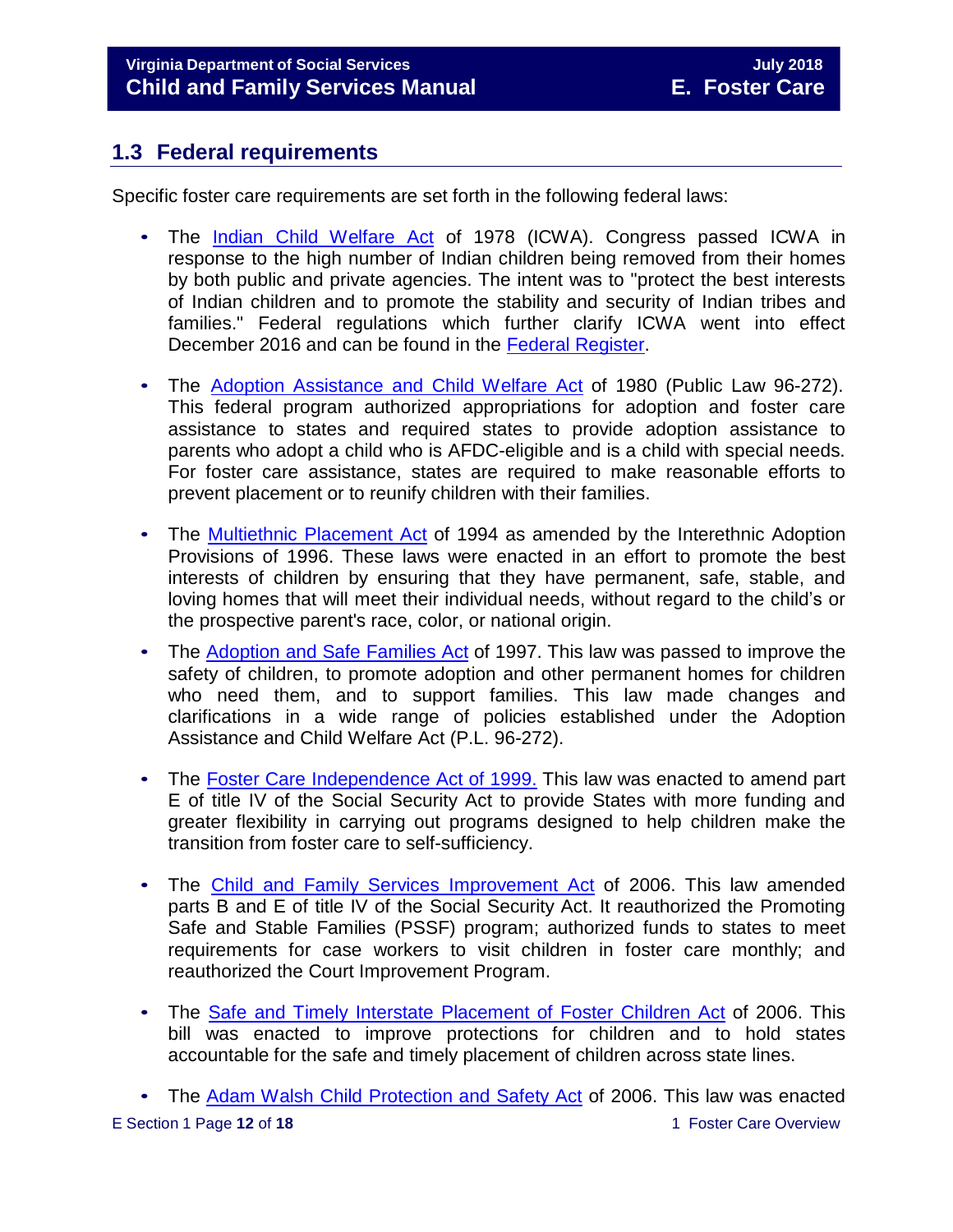to protect children from sexual exploitation and violent crime; to prevent child abuse and child pornography with an emphasis on comprehensive strategies across federal, state, and local communities to prevent sex offenders' access to children; to promote Internet safety; and to honor the memory of Adam Walsh and other child crime victims.

- The Fostering [Connections](https://www.ssa.gov/OP_Home/comp2/F110-351.html) to Success and Increasing Adoptions Act of 2008. The goal of this law is to amend parts B and E of title IV of the Social Security Act to connect and support relative caregivers, improve educational and health outcomes for children in foster care, provide for tribal foster care and adoption access and improve incentives for adoption, as well as for other purposes.
- The National Youth in [Transition](http://edocket.access.gpo.gov/2008/pdf/E8-3050.pdf) Database regulations (45 CFR 1356.80 through 1356.86). This regulation requires states to collect and report data to the Administration for Children and Families (ACF) on youth who are receiving independent living services and on the outcomes of certain youth who are in foster care or who age out of foster care.
- The Patient Protection and [Affordable](https://www.gpo.gov/fdsys/pkg/PLAW-111publ148/content-detail.html) Care Act (P.L. 111-148). This law, passed in 2010, is intended to decrease the number of people without health care coverage.
- The Child and Family Services [Improvement](https://www.gpo.gov/fdsys/pkg/PLAW-112publ34/content-detail.html) and Innovation Act (P.L. 112-34) was signed into law in September 2011. This law amended and expanded parts B and E of title IV of the Social Security Act. The law expands the requirements of how agencies monitor and treat emotional trauma in addition to other health needs identified through screenings and requires states to establish protocols for the appropriate use and monitoring of psychotropic medications. The law also increases the standard for monthly visits with children by the service worker to at least fifty percent in the residence of the child. The law also requires educational stability at each placement change vs. only when coming into care. It also requires that each youth, 16 and older, in foster care receive a copy of any consumer credit report each year until discharged from foster care. The youth is also to be assisted in interpreting the credit report and resolving any inconsistencies.
- E Section 1 Page 13 of 18 1 and 1 Foster Care Overview [The Preventing Sex Trafficking and Strengthening Families Act](https://www.congress.gov/113/plaws/publ183/PLAW-113publ183.pdf) (P.L. 113-183) was signed into law in September 2014. In addition to protecting children and youth at risk of sex trafficking, it also includes provisions for improving opportunities for children in foster care and supporting permanency. The law requires states to implement a plan to locate and respond to children who run away from foster care, report to law enforcement authorities any instances of sex trafficking, and to collect data regarding children in foster care who have been the victims of sex trafficking. Additionally, states are required to develop a reasonable and prudent parent standard for a foster child's participation in age and developmentally appropriate social, recreational and extracurricular activities. The law also limits the goals of Another Planned Permanent Living Arrangement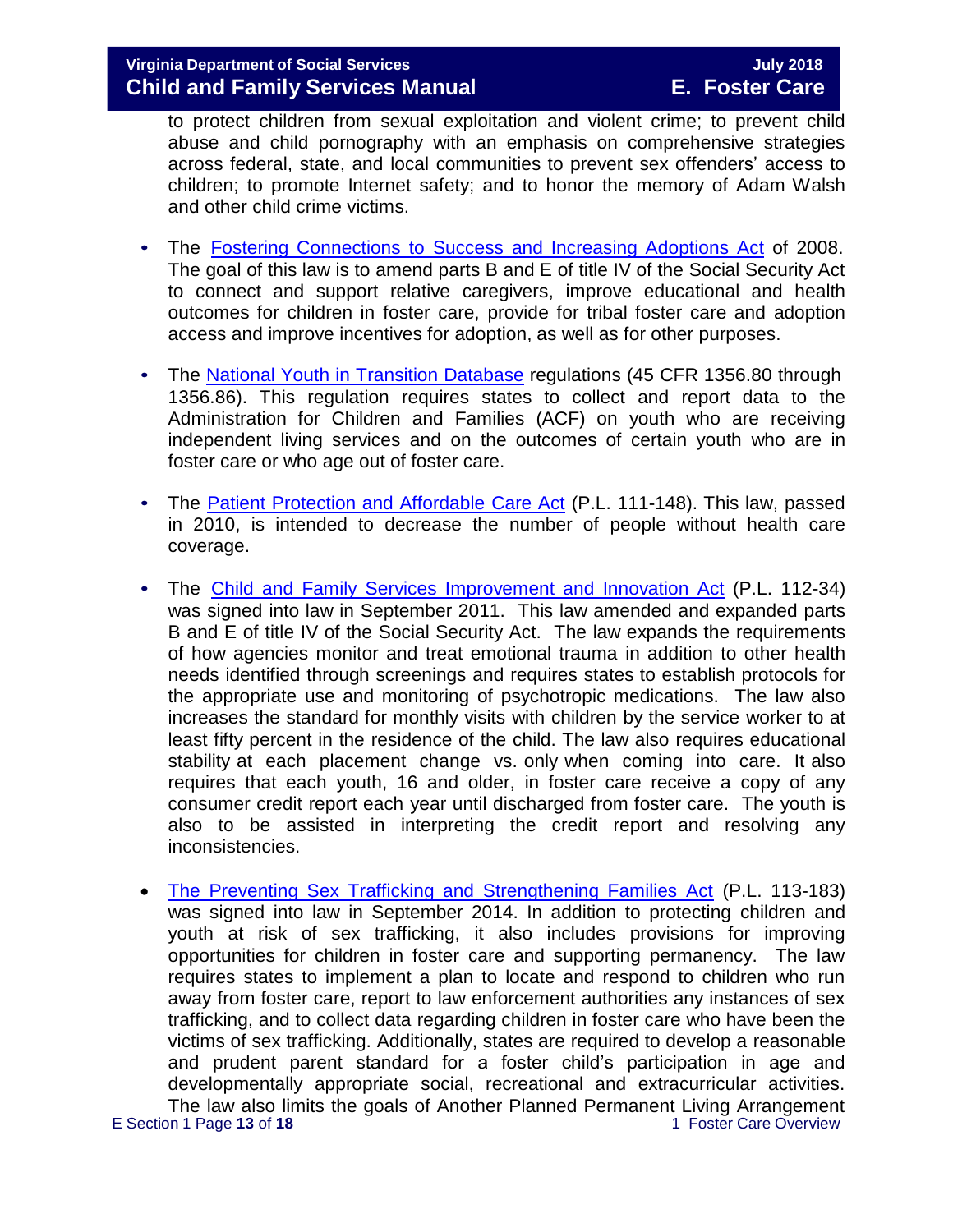and Permanent Foster Care to youth 16 years of age or older and prescribes requirements for approval of the foster care plan. Youth who age out of foster care at age 18 shall be provided with certain documentation and all youth age 14 and older shall be given the opportunity to participate in case planning and choose up to two members of their team.

The amount of financial participation by the federal government is dependent upon compliance with federal regulations. Requirements are also in state laws pertaining to foster care and the Children's Services Act (Chapter 52 of title 2.2 of the Code of Virginia §§ [2.2-5200](http://law.lis.virginia.gov/vacode/2.2-5200/) through [2.2-5214\)](http://law.lis.virginia.gov/vacode/2.2-5214/).

## **1.4 Practice principles**

The Virginia Children's Services System Practice Model sets forth a vision for the services that are delivered by all child-serving agencies across the Commonwealth, especially the Departments of Social Services, Juvenile Justice, Education, Behavioral Health and Developmental Services, and the Office of Comprehensive Services. The practice model is central to our decision making; present in all of our meetings; and in every interaction that we have with a child or family. Decisions that are based on the practice model will be supported and championed. Guided by this model, our process to continuously improve services for children and families will be rooted in the best of practices, the most accurate and current data available, and with the safety and wellbeing of children and families as the fixed center of our work.

These guiding principles for permanency services in Virginia shall be incorporated in all decisions in case planning and service delivery for children in foster care and their families. To achieve permanency for children in foster care, services provision shall be timely and based on the following principles:

#### **We believe that all children and communities deserve to be safe**.

- Safety comes first. Every child has the right to live in a safe home, attend a safe school, and live in a safe community. Ensuring safety requires a collaborative effort among family, agency staff, and the community.
- We value family strengths, perspectives, goals, and plans as central to creating and maintaining child safety, and recognize that removal from home is not the only way to ensure child or community safety.
- In our response to safety and risk concerns, we reach factually-supported conclusions in a timely and thorough manner.
- Participation of parents, children, extended family, and community stakeholders is a necessary component in assuring safety.
- We separate caregivers who present a threat to safety from children in need of protection. When court action is necessary to make a child safe, we use our authority with respect and sensitivity.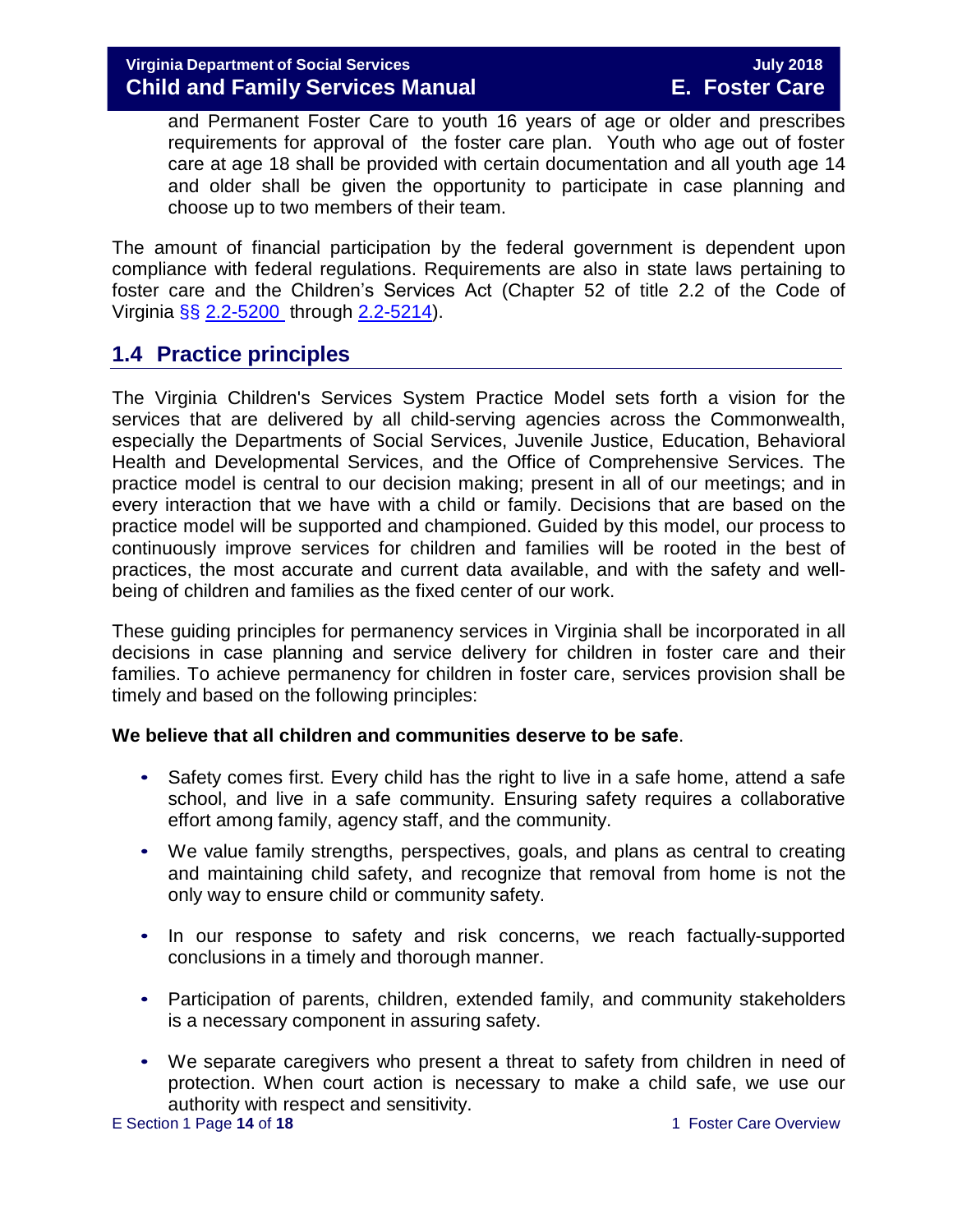#### **We believe in family, child, and youth-driven practice.**

- Children and families have the right to have a say in what happens to them and will be treated with dignity and respect. The voices of children, youth, and parents are heard, valued, and considered in the decision making regarding safety, permanency, and well-being, as well as in service and educational planning and in placement decisions.
- Each individual's right to self-determination will be respected within the limits of established community standards and laws.
- We recognize that family members are the experts about their own families. It is our responsibility to understand children, youth, and families within the context of their own family rules, traditions, history, and culture.
- Children have a right to connections with their biological family and other caring adults with whom they have developed emotional ties.
- We engage families in a deliberate manner. Through collaboration with families, we develop and implement creative, individual solutions that build on their strengths to meet their needs. Engagement is the primary door through which we help youth and families make positive changes.

## **We believe that children do best when raised in families.**

- Children should be reared by their families whenever possible.
- Keeping children and families together and preventing entry into any type of outof-home placement is the best possible use of resources.
- Children are best served when we provide their families with the supports necessary to raise them safely. Services to preserve the family unit and prevent family disruption are family-focused, child-centered, and community-based.
- People can and do make positive changes. The past does not necessarily limit their potential.
- When children cannot live safely with their families, the first consideration for placement will be with kinship connections capable of providing a safe and nurturing home. We value the resources within extended family networks and are committed to seeking them out.
- When placement outside the extended family is necessary, we encourage healthy social development by supporting placements that promote family, sibling, and community connections.
- Children's needs are best served in a family that is committed to the child.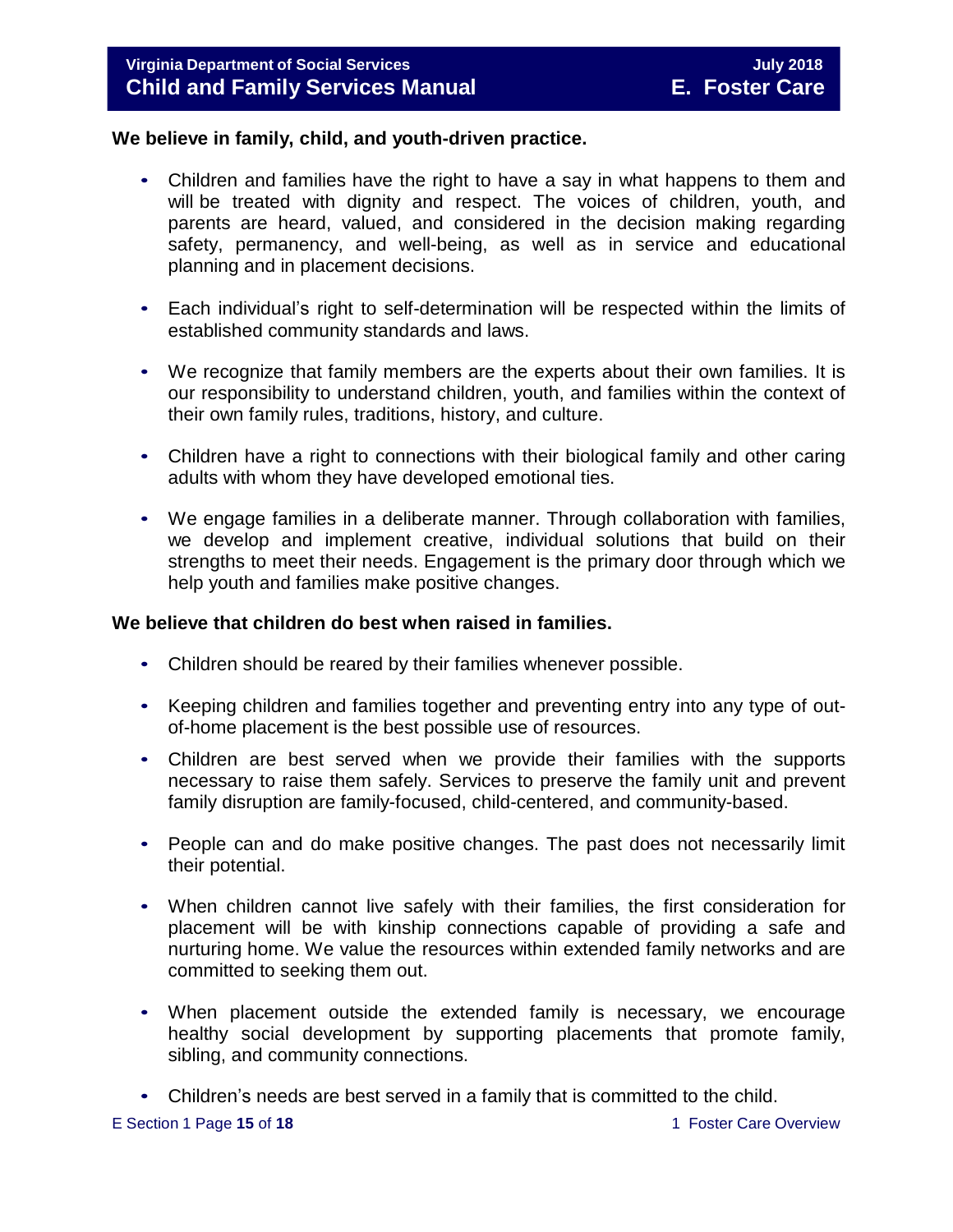• Placements in non-family settings should be temporary, should focus o n individual children's needs, and should prepare them for return to family and community life.

#### **We believe that all children and youth need and deserve a permanent family**.

- Lifelong family connections are crucial for children and adults. It is our responsibility to promote and preserve kinship, sibling, and community connections for each child. We value past, present, and future relationships that consider the child's hopes and wishes.
- Permanency is best achieved through a legal relationship such as parental custody, adoption, kinship care, or guardianship. Placement stability is not permanency.
- Planning for children is focused on the goal of preserving their family, reunifying their family, or achieving permanency with another family.
- Permanency planning for children begins at the first contact with the children's services system. We proceed with a sense of urgency until permanency is achieved. We support families after permanency to ensure that family connections are stable.

#### **We believe in partnering with others to support child and family success in a system that is family-focused, child-centered, and community-based.**

- We are committed to aligning our system with what is best for children, youth, and families.
	- o Our organizations, consistent with this practice model, are focused on providing supports to families in raising children. The practice model should guide all of the work that we do. In addition to practice alignment, infrastructure and resources must be aligned with the model. For example, training, policy, technical assistance, and other supports must reinforce the model.
	- o We take responsibility for open communication, accountability, and transparency at all levels of our system and across all agencies. We share success stories and best practices to promote learning within and across communities and share challenges and lessons learned to make better decisions.
	- o Community support is crucial for families in raising children.
- We are committed to working across agencies, stakeholder groups, and communities to improve outcomes for the children, youth, and families we serve.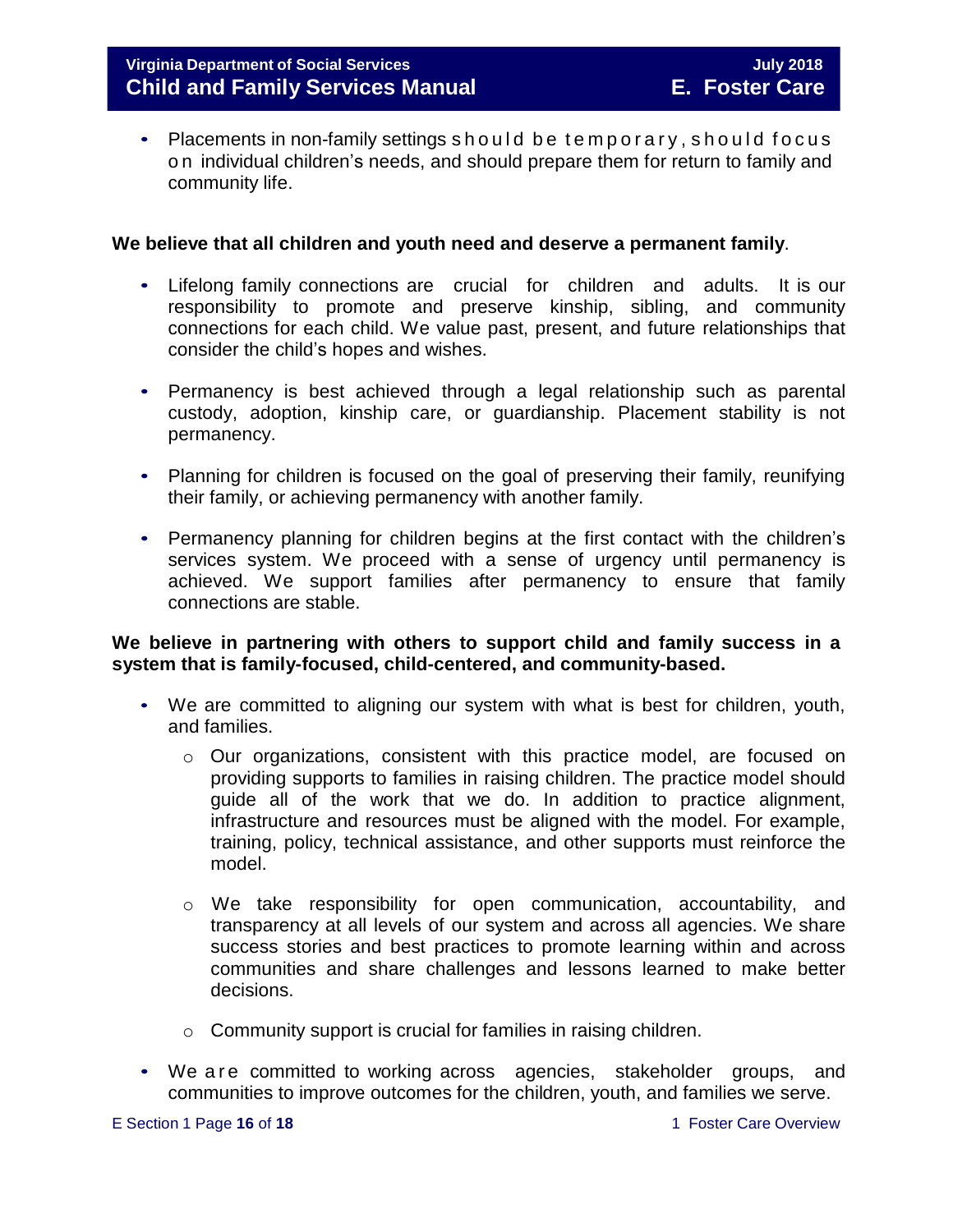- o Services to families must be delivered as part of a total system with cooperation, coordination, and collaboration occurring among families, service providers, and community stakeholders.
- o All stakeholders share responsibility for child safety, permanence, and well-being. As a system, we will identify and engage stakeholders and community members around our practice model to help children and families achieve success in life, safety, life in the community, family- based placements, and lifelong family connections.
- $\circ$  We will communicate clearly and often with stakeholders and community members. Our communication must reinforce the belief that children and youth belong in family and community settings and that system resources must be allocated in a manner consistent with that belief.
- We are committed to working collaboratively to ensure that children with disabilities receive the supports necessary to enable them to receive their special education services within the public schools. We will collaboratively plan for children with disabilities who are struggling in public school settings to identify services that may prevent the need for private school placements, recognizing that the provision of such services will maximize the potential for these children to remain with their families and within their communities.

#### **We believe that how we do our work is as important as the work we do.**

- The people who do this work are our most important asset. Children and families deserve trained, skillful professionals to engage and assist them. We strive to build a workforce that works in alignment with our practice model. These professionals are supported in this effort through open dialogue, clear policy, excellent training and supervision, formal and informal performance evaluation, and appropriate resource allocation.
- As with families, we look for strengths in our organization. We are responsible for creating and maintaining a supportive working and learning environment and for open, respectful communication, collaboration, and accountability at all levels.
- Our organizations are focused on providing high quality, timely, efficient, and effective services.
- Relationships and communication among staff, children, families, and community providers are conducted with genuineness, empathy, and respect.
- The practice of collecting and sharing data and information is a non-negotiable part of how we continually learn and improve. We will use data to inform management, improve practice, measure effectiveness, and guide policy decisions. We must strive to align our laws so that collaboration and sharing of